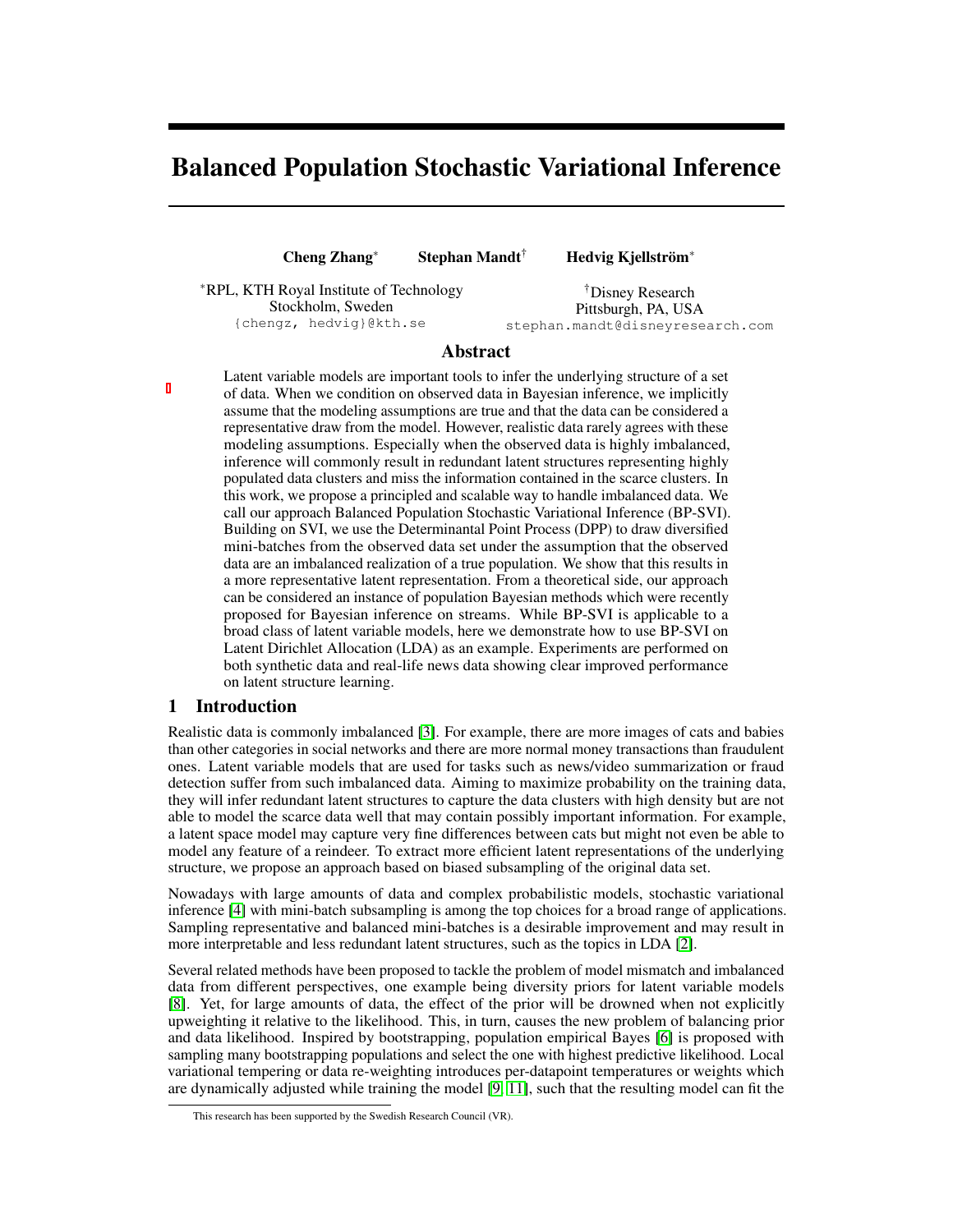data better. This approach may lead to better topic representations for the highly populated clusters but has the opposite effect on the scarce data clusters which are further downweighted. Finally, we show that population posterior on streams [\[10\]](#page-4-7) which introduces the population posterior helps us embed our inference scheme in a rigorous theoretical framework.

In this work, we propose a principled way to uncover the balanced unknown population for stochastic variational inference. The Determinantal Point Process (DPP) is used for mini-batch sampling (Section [2\)](#page-1-0). We demonstrate the usage of our method using LDA with experiments using both synthetic data and real-world news data (Section [3\)](#page-2-0).

#### <span id="page-1-0"></span>2 Method

To tackle the inference problem with imbalanced data, we propose to sample the mini-batches with DPP. Thus, we firstly revisit DPP, then describe how it is employed for SVI with LDA as an example.

#### 2.1 Determinantal Point Processes

The DPP [\[7\]](#page-4-8) is a probabilistic model that models random subsets of a ground set with repulsive interactions between the elements. In this work, we use the DPP to create diversified mini-batches of the data that we then use for the SVI updates. For a good introduction of the DPP we recommend [\[7\]](#page-4-8).

The DPP relies on a similarity matrix of the data *K*. In the example of LDA, we use the kernel  $K(x_i, y_j) = x_i^{\rho} x_j^{\rho}$  with TF-IDF feature vectors (*x*) of the documents. We use  $\rho = 1$ , which is linear kernel when the vocabulary size is small for example in the synthetic data experiment in Section [3](#page-2-0) and use  $\rho \leq 1$  in the real-world data to amplify the similarities in high-dimensional (large vocabulary) scenario. Let *A* denote a subset of the ground set, and *K<sup>A</sup>* the submatrix of *K* constrained on that subset. The probability of this subset under the DPP is

$$
\mathscr{P}(A) \sim det(K_A),\tag{1}
$$

For instance, if  $A = \{i, j\}$  consists of only two elements, then  $\mathscr{P}(A) \propto K_{ii}K_{jj} - K_{ij}K_{ji}$ . Because  $K_{ij}$ and  $K_{ji}$  measure the similarity between elements *i* and *j*, being similar lowers the probability of co-occurence. The more different the data are, the bigger the determinant.

In our application we need need to condition the DPP on the size *S* of the subsets (mini-batch size). This is also called the k-DPP which is extensively discussed in [\[7\]](#page-4-8) (see section 5 and alg. 8 therein). Sampling from this process is  $O(NS^3)$  overall, assuming we already have an eigendecomposition of *K*. Since the computational bottleneck in SVI are the local updates, linear scaling in *N* does not spoil the efficiency of SGD.

#### 2.2 Balanced Population SVI and its application in LDA

The theoretical framework of BP-SVI can be described by the population posterior [\[10\]](#page-4-7). We assume that there is a balanced unknown population of datasets, and the observed data is an imbalanced realization from that population.<sup>[1](#page-1-1)</sup> Let  $\theta$  denote latent variables of a Bayesian model. Suppose we sequentially observe *S* data points from the underlying population distribution as specified by the DPP,  $\mathbf{X}_S$  ∼ DPP(**X**). This is the mini-batch. Every  $\mathbf{X}_S$  induces a posterior  $p(\theta|\mathbf{X}_S)$ , which is a function of the random data. Our posterior of interest is the *population posterior*,

$$
p(\theta | DPP(\mathbf{X})) = \mathbb{E}_{\mathbf{X}_S \sim DPP(\mathbf{X})} [p(z, \beta | \mathbf{X}_S)],
$$
\n(2)

<span id="page-1-2"></span>which is the posterior averaged over many realizations of random data. This was originally invented for streaming settings; it mixes Bayesian and frequentist paradigms. It was shown in [\[10\]](#page-4-7) that in the end, stochastic inference in this setup simply results in the conventional SVI updates [\[4\]](#page-4-1), but where the mini-batches come from the data generating mechanism (the DPP in our case).



Figure 1: Visualization of subset sampling for imbalanced data.

During inference, we repetitively subsample mini-batches from the DPP to perform stochastic variational inference. Each time, we sample from the ground set which is in a similar manner as

<span id="page-1-1"></span><sup>&</sup>lt;sup>1</sup> If the data is balanced, the sampled population will keep the balance.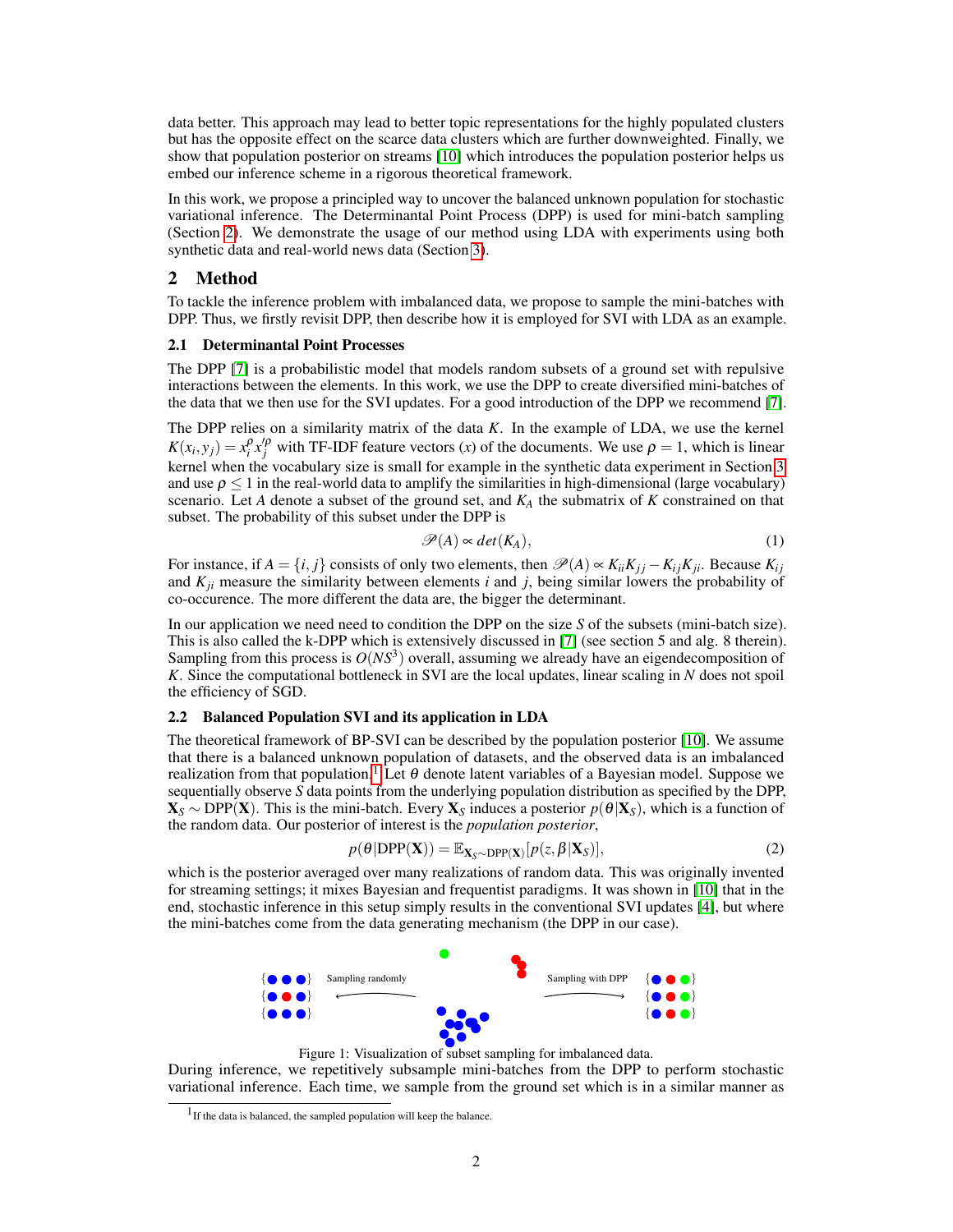bootstrapping, but which is biased towards diversification. This way, we effectively train our model on a more balanced population. This procedure is shown in Figure [1.](#page-1-2)

To demonstrate how to use BP-SVI for latent variable models, we use LDA [\[2\]](#page-4-2) as an example which is directly comparable with SVI-LDA in [\[4\]](#page-4-1). Algorithms [1](#page-2-1) shows the general usage of BP-SVI with LDA as an example. This is used in the experimental evaluation in Section [3.](#page-2-0) The detail of mini-batch sampling steps is shown in the appendix.

## <span id="page-2-1"></span>Algorithm 1 BP-SVI

**Input:** Mini-batch size *S*, eigendecomposition  $\{(v_n, \lambda_n)\}_{n=1}^N$  of similarity matrix *K*. for  $t = 0$  *to MaxIter* **do** Sampling mini-batch indices *Y* with DPP; Sampling *S* eigenvectors *V* with indices *J* using eigenvalues; Sampling *S* data points indexed by *Y* using *V*. Update variational parameters; Update local variational parameters (e.g.  $\phi$  and  $\lambda$  for LDA) for mini-batch. Compute the intermediate global parameters as if the mini-batch is replicated  $\frac{D}{S}$  times. ( e.g.  $\tilde{\lambda}_{kw} = \eta + \frac{D}{S} \sum_{s=1}^{S} n_{tw} \phi_{twk}$  for LDA) Update the current estimate of the global variational parameters with  $\rho_t = (\tau_0 + t)^{-k}$ .  $\lambda = (1 - \rho_t)\lambda + \rho_t \tilde{\lambda}$ end

#### <span id="page-2-0"></span>3 Experiments

We first demonstrate BP-SVI on synthetic data with LDA. We show that by balancing our minibatches, we find a much better recovery of the topics that were used to generate the data. Second, we use a real-world news dataset. We demonstrate that we can learn more diverse topics that are also better features for text classification tasks.

Synthetic data. We generate a synthetic dataset (shown in the appendix) following the generative process of LDA with a fixed global latent parameter (the graphical topics). We chose distinct patterns as shown in Figure [2](#page-2-2) (a), where each row represents a topic and each column represents a word. To generate an imbalanced data set, we use different Dirichlet priors for the per document topic distribution  $\theta$ . 300 documents are generated with prior (0.5 0.5 0.01 0.01 0.01); 50 with prior (0.01) 0.5 0.5 0.5 0.01) and 10 with prior (0.01 0.01 0.01 0.5 0.5). Hence, the first two topics are used very often in the corpus. Topic 3 and 4 are shown a few times and topic 5 appears very rarely.

<span id="page-2-2"></span>

(a) Ground Truth (b) Est w. SVI LDA (c) Est w. BP-SVI

Figure 2: The above figures show the per topic word distribution for the synthetic data. Each row presents a topic and each column presents a word. (a) shows the ground truth with which the synthetic data is generated using LDA. (b) shows the estimation of this latent variable with LDA using traditional stochastic variational inference (SVI). (c) shows the estimation of this latent variable with BP-SVI

We apply LDA to recover the topics of the synthetic data using traditional SVI and our proposed BP-SVI respectively. The aim is to recover the ground truth global parameter which indicates that the model is able to capture is underlying structure of the data. Figure [2](#page-2-2) (b) shows the estimated per topic words distribution with SVI and Figure [2](#page-2-2) (c) shows the result with our proposed BP-SVI.

In Figure [2](#page-2-2) (b), we see that the first three topics are recovered using traditional SVI. Topic four is roughly recovered but with information from topic two mixed in. The last topic were not recovered at all, instead, it is a repetition of the first topic. This shows the drawback of the tradition method that when the data is not balanced, the model create redundant topics to refine the likelihood of the dense data but ignore the scarce data even they carry important information. In Figure [2](#page-2-2) (c), we see that all the topics are correctly recovered thanks to the balanced population.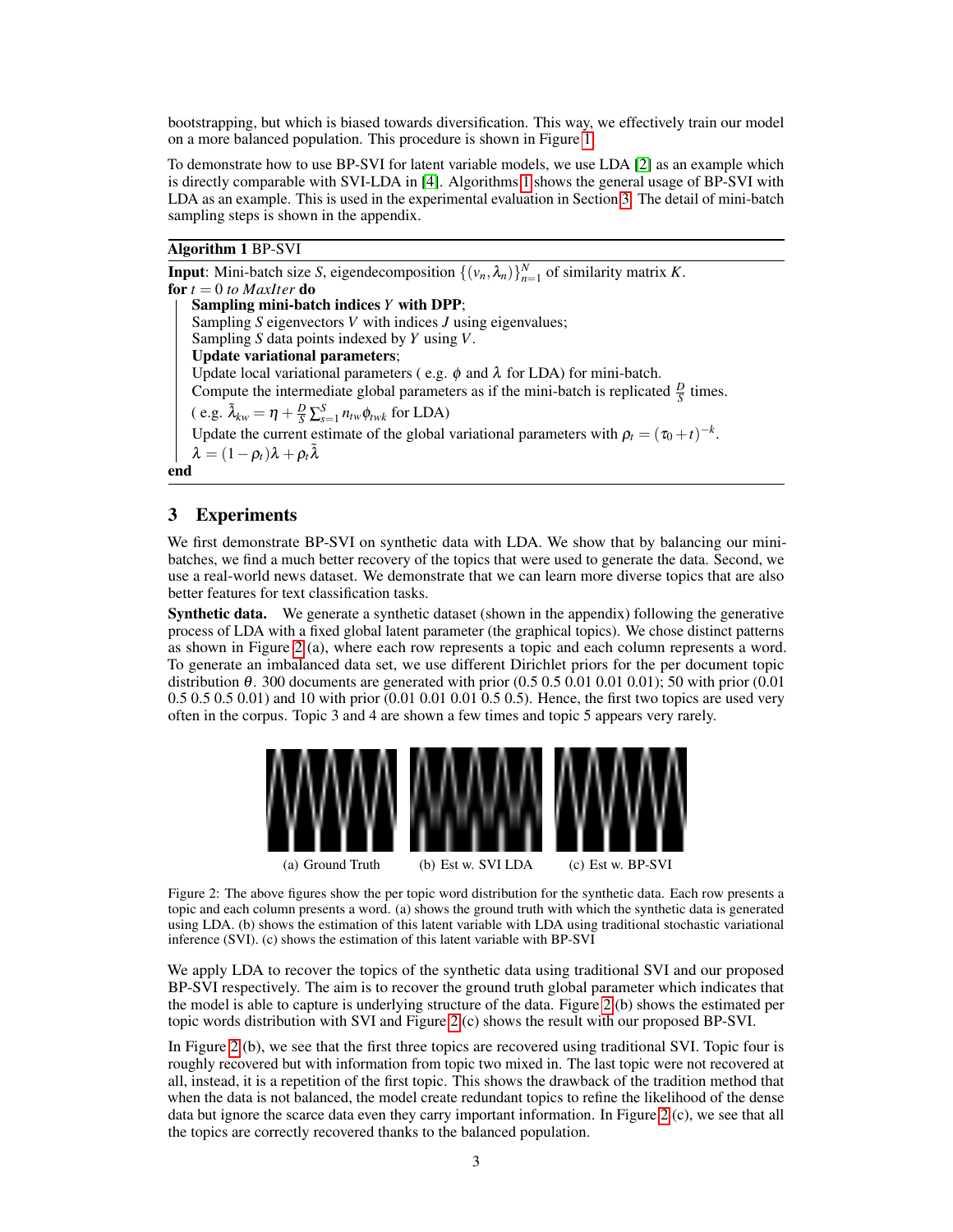<span id="page-3-0"></span>

Figure 3: The first row shows results from LDA with traditional SVI and the second row shows results with BP-SVI. The first column shows the histogram of class label of the original training data and with balanced population. The second column shows the confusion matrix when doing classification with SVI / BP-SVI features. With traditional SVI, the average performance over 8 classes is 82.11%, the total accuracy (num of correct classified docs over number of test documents) is 94.11%. With traditional SVI, the average performance over 8 classes is 87.24% and the total accuracy is 94.7%. The last column visualizes the per topic words distributions using the first 2 principal components from PCA.

News data. We also evaluated the effect of BP-SVI the Reuters news R8 dataset [\[1\]](#page-4-9). This dataset contains classes of news with an extremely imbalanced number of documents per class, as shown in Figure [3](#page-3-0) (a). To measure similarities between documents, we defined an annealed linear kernel  $K(x_i, y_j) = x_i^{\rho} y_j^{\rho}$  with inverse temperature  $\rho = 0.1$  which is more sensitive to small feature overlap. We ran LDA with SVI and BP-SVI (proposed here) with one effective pass through the data, where we set the mini-batch size 80 and used 30 topics.

We first compared the frequencies at which documents with particular labels were subsampled. While Fig. (a) shows the actual frequency of these classes in the original data set, (d) shows the histogram of class labels over the balanced population (as subsampled using the DPP). We can see that the number of documents are more balanced among different classes. To demonstrate that BP-SVI leads to a more useful topic representation, we predicted the class labels for each document based on the learned topic proportions. We used the linear SVM. The resulting confusion matrices are shown in Figure [3](#page-3-0) (b) and Figure [3](#page-3-0) (e) using traditional SVI and BP-SVI respectively. The overall classification performance is improved using BP-SVI features, especially the performance on the classes with few documents (such as "grain" and "ship") is improved significantly.

We also visualized the first two principal components (PC) of the the global topics in Figure [3](#page-3-0) (c) and (f) respectively. In traditional SVI, many topics are redundant and share large parts of their vocabulary, resulting in a single dense cluster. In contrast, we see that the topics in BP-SVI are more spread out. In this regard, BP-SVI achieves a similar effect as when using diversity priors as in [\[8\]](#page-4-3) without the need to grow the prior with the data. The top words from each topics are shown in the appendix, where we present more evidence that the topics leaned by BP-SVI are more diverse.

#### 4 Discussion

In this paper, we proposed a principled framework BP-SVI for imbalanced data with clear improvements in various experimental evaluations. In the future, we will explore the possibility to further improve the efficiency of the algorithm with data reweighing [\[9,](#page-4-5) [11\]](#page-4-6) and tackle imbalance problems involving different modalities for supervised [\[12\]](#page-4-10) and multi-modal [\[5\]](#page-4-11) settings.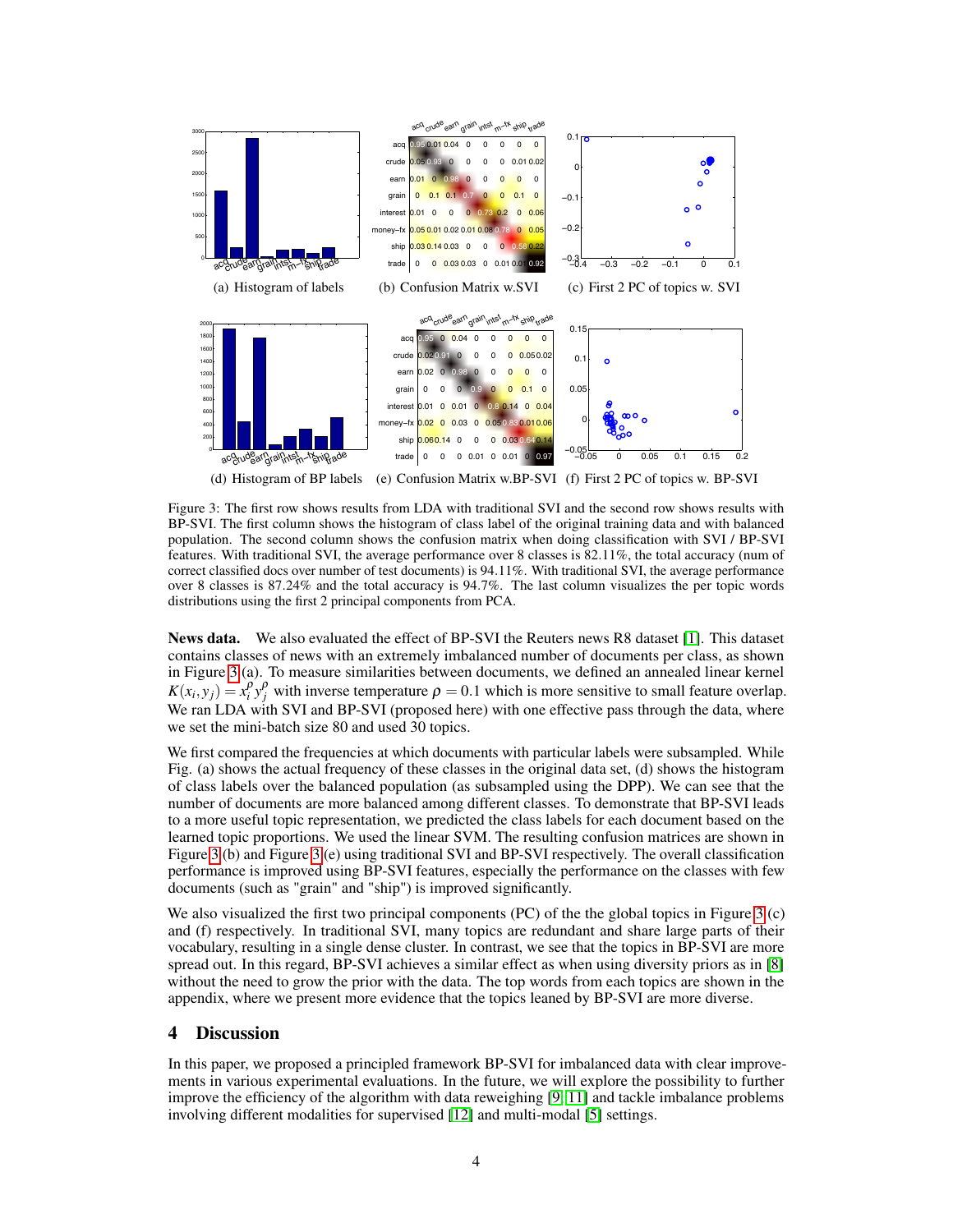## References

- <span id="page-4-9"></span>[1] R8 dataset. [http://csmining.org/index.php/](http://csmining.org/index.php/r52-and-r8-of-reuters-21578.html) [r52-and-r8-of-reuters-21578.html](http://csmining.org/index.php/r52-and-r8-of-reuters-21578.html).
- <span id="page-4-2"></span>[2] D. M. Blei, A. Y. Ng, and M. I. Jordan. Latent dirichlet allocation. *Journal of Machine Learning Research*, 3:993–1022, 2003.
- <span id="page-4-0"></span>[3] H. He and E. A. Garcia. Learning from imbalanced data. *IEEE Transactions on Knowledge and Data Engineering*, 21(9):1263–1284, 2009.
- <span id="page-4-1"></span>[4] M D. Hoffman, D. M. Blei, C. Wang, and J. Paisley. Stochastic variational inference. *The Journal of Machine Learning Research*, 14(1):1303–1347, 2013.
- <span id="page-4-11"></span>[5] A. Joulin, L. van der Maaten, A. Jabri, and N. Vasilache. Learning visual features from large weakly supervised data. In *European Conference on Computer Vision*, 2016.
- <span id="page-4-4"></span>[6] A. Kucukelbir and D. M. Blei. Population empirical bayes. In *Conference on Uncertainty in Artificial Intelligence*, 2015.
- <span id="page-4-8"></span>[7] A. Kulesza and B. Taskar. Determinantal point processes for machine learning. *arXiv preprint arXiv:1207.6083*, 2012.
- <span id="page-4-3"></span>[8] J. T. Kwok and R. P. Adams. Priors for diversity in generative latent variable models. In *Advances in Neural Information Processing Systems*, pages 2996–3004, 2012.
- <span id="page-4-5"></span>[9] S. Mandt, J. McInerney, F. Abrol, R. Ranganath, and Blei. Variational Tempering. In *International Conference on Artificial Intelligence and Statistics*, pages 704–712, 2016.
- <span id="page-4-7"></span>[10] J. McInerney, R. Ranganath, and D. M. Blei. The population posterior and bayesian modeling on streams. In *Advances in Neural Information Processing Systems*, pages 1153–1161, 2015.
- <span id="page-4-6"></span>[11] Y. X. Wang, A. Kucukelbir, and D. M. Blei. Reweighted Data for Robust Probabilistic Models. *arXiv preprint arXiv:1606.03860*, 2016.
- <span id="page-4-10"></span>[12] C. Zhang and H. Kjellström. How to Supervise Topic Models. In *European Conference on Computer Visionworkshop on Graphical Models in Computer Vision*, 2014.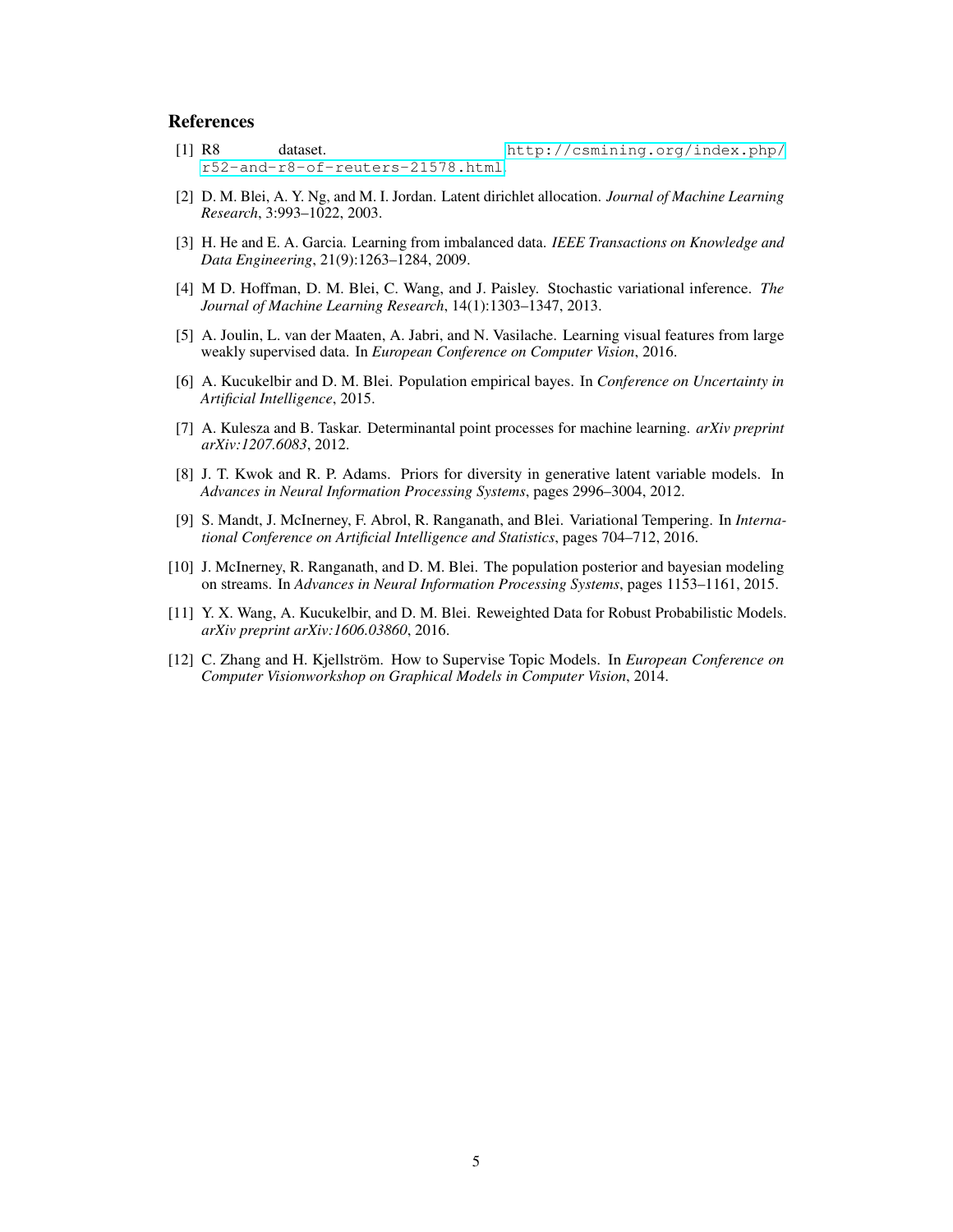## A Appendix

Algorithm [2](#page-5-0) shows the details of how to sample a mini-batch using DPP which is used for the BP-SVI algorithm in the paper.

#### <span id="page-5-0"></span>Algorithm 2 Mini-batch Sampling

**Input:** Minibatch size *S*, eigendecomposition  $\{(v_n, \lambda_n)\}_{n=1}^N$  of similarity matrix *K*. Compute the elementary symmetric polynomials  $e_0^n \leftarrow 1 \forall n \in \{0, 1, 2, ..., N\}$  $e_0^l \leftarrow 1 \forall nl \in \{1, 2, ..., S\}$ for *l* = 1,2,...,*S* do for  $n = 1, 2, ..., N$  do  $e_l^n \leftarrow e_l^{n-1} + \lambda_n e_{l-1}^{n-1}$ end end Sampling *S* eigenvectors *V* with indices *J*  $J \leftarrow \emptyset$  $l \leftarrow S$ for  $n = N, ..., 2, 1$  do if  $l = 0$  then break; end **if**  $u \sim U[0,1]$  ≤  $\lambda_n \frac{e_{l-1}^{n-1}}{e_l^n}$  **then**  $J \leftarrow J \cup \{n\}$  $l \leftarrow l - 1$ end end  $V \leftarrow \{v_i\}_{i \in J}$  $Y \leftarrow \emptyset$ while  $|V| > 0$  do Select *i* with  $Pr(i) = \frac{1}{|V|} \sum_{v \in V} (v^T e_i)^2$ *Y* ← *Y* ∪ *i V* ← *V*<sub>⊥</sub>, an orthonormal basis for the subspace of *V* orthogonal to  $e_i$ end Output: *Y*

Figure [4](#page-6-0) shows the synthetic data that are used in the experiment. Each row represents a document and each column represents a word.

Table and show the top words using  $K = 30$  for LDA using traditional SVI and our proposed BP-SVI respectively. We can see that the topics that learned by BP-SVI are more diverse and rare topic such as grain is captured with BP-SVI for LDA.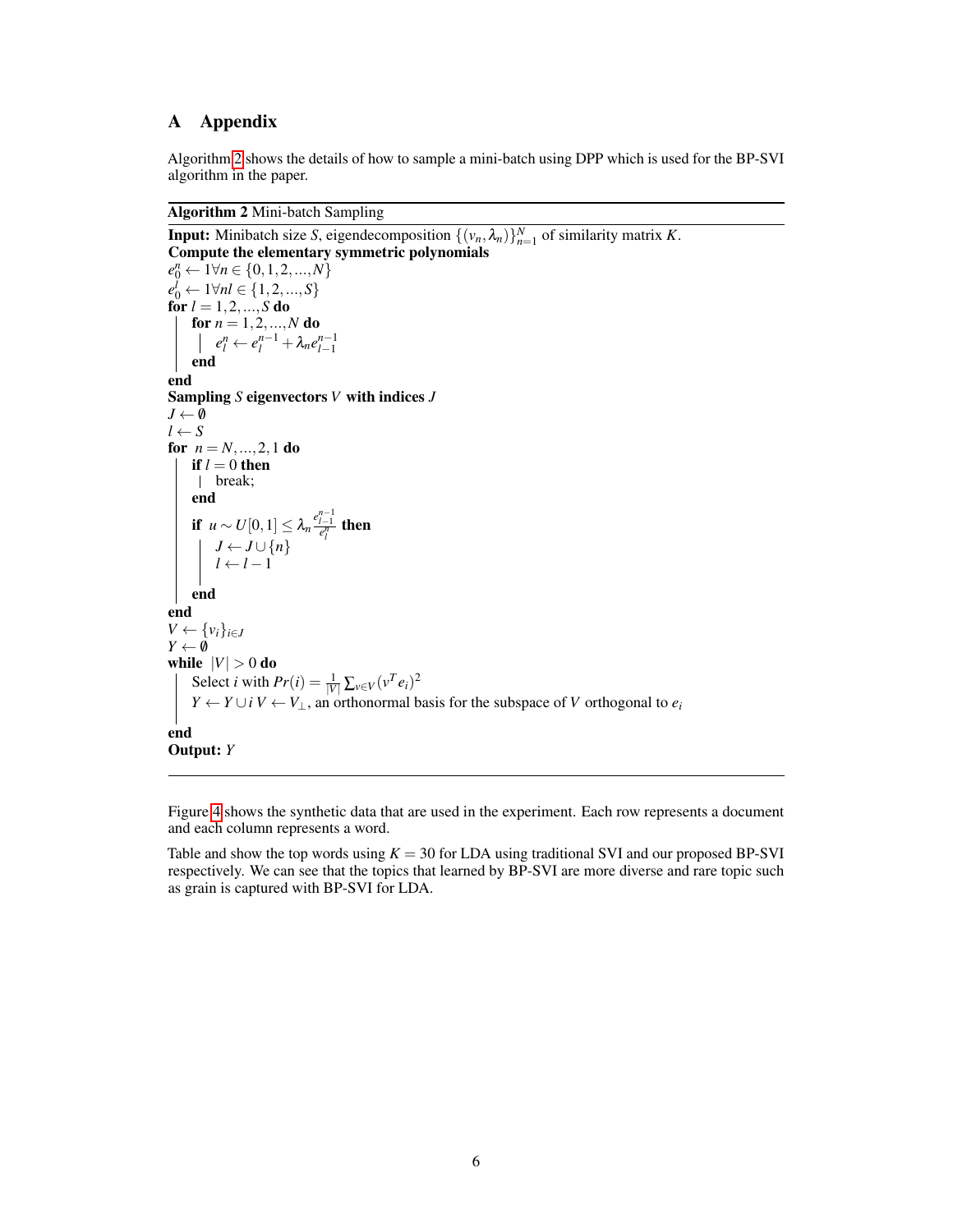<span id="page-6-0"></span>

Figure 4: The synthetic data. Each row present a document and each column represent a word.

| Topic 1                                                                  | pct shares stake and group investment securities stock commission firm          |  |
|--------------------------------------------------------------------------|---------------------------------------------------------------------------------|--|
| Topic 2                                                                  | year pct and for last lower growth debt profits company                         |  |
| Topic 3                                                                  | and merger for will approval companies corp acquire into letter                 |  |
| Topic 4                                                                  | and for canadian company management pacific bid southern court units            |  |
| Topic 5                                                                  | baker official and that treasury western policy administration study budget     |  |
| Topic 6                                                                  | and president for executive chief shares plc company chairman cyclops           |  |
| Topic 7                                                                  | bank pct banks rate rates money interest and reuter today                       |  |
| Topic 8                                                                  | and unit inc sale sell reuter company systems corp terms                        |  |
| Topic 9                                                                  | mln stg and reuter months year for plc market pretax                            |  |
| Topic 10                                                                 | and national loan federal savings reuter association insurance estate real      |  |
| Topic 11                                                                 | trade and for bill not united imports that surplus south                        |  |
| Topic 12                                                                 | and february for china january gulf issue month that last                       |  |
| Topic 13                                                                 | market dollar that had and will exchange system currency west                   |  |
| Topic 14                                                                 | dlrs quarter share for company earnings year per and fiscal                     |  |
| Topic 15                                                                 | billion mln tax year profit credit marks francs net pct                         |  |
| Topic 16                                                                 | usair inc twa reuter trust air department chemical diluted piedmont             |  |
| Topic 17                                                                 | and will union spokesman not two that reuter security port                      |  |
| Topic 18                                                                 | offer share tender shares that general and gencorp dlrs not                     |  |
| Topic 19                                                                 | and company for that board proposal group made directors proposed               |  |
| Topic 20                                                                 | that japan japanese and world industry government for told officials            |  |
| Topic 21                                                                 | american analysts and that analyst chrysler shearson express stock not          |  |
| Topic 22                                                                 | loss profit mln reuter cts net shr dlrs qtr year                                |  |
| Topic 23                                                                 | mln dlrs and assets for dlr operations year charge reuter                       |  |
| Topic 24                                                                 | mln net cts shr revs dlrs qtr year oper reuter                                  |  |
| Topic 25                                                                 | cts april reuter div pay prior record qtly march sets                           |  |
| Topic 26                                                                 | dividend stock split for two reuter march payable record april                  |  |
| Topic 27                                                                 | oil and prices crude for energy opec petroleum production bpd                   |  |
| Topic 28                                                                 | agreement for development and years program technology reuter conditions agreed |  |
| Topic 29                                                                 | and foreign that talks for international industrial exchange not since          |  |
| Topic 30                                                                 | corp inc acquisition will company common shares reuter stock purchase           |  |
| Table 1: Top 10 words from topics learned from LDA with traditional SVI. |                                                                                 |  |

7